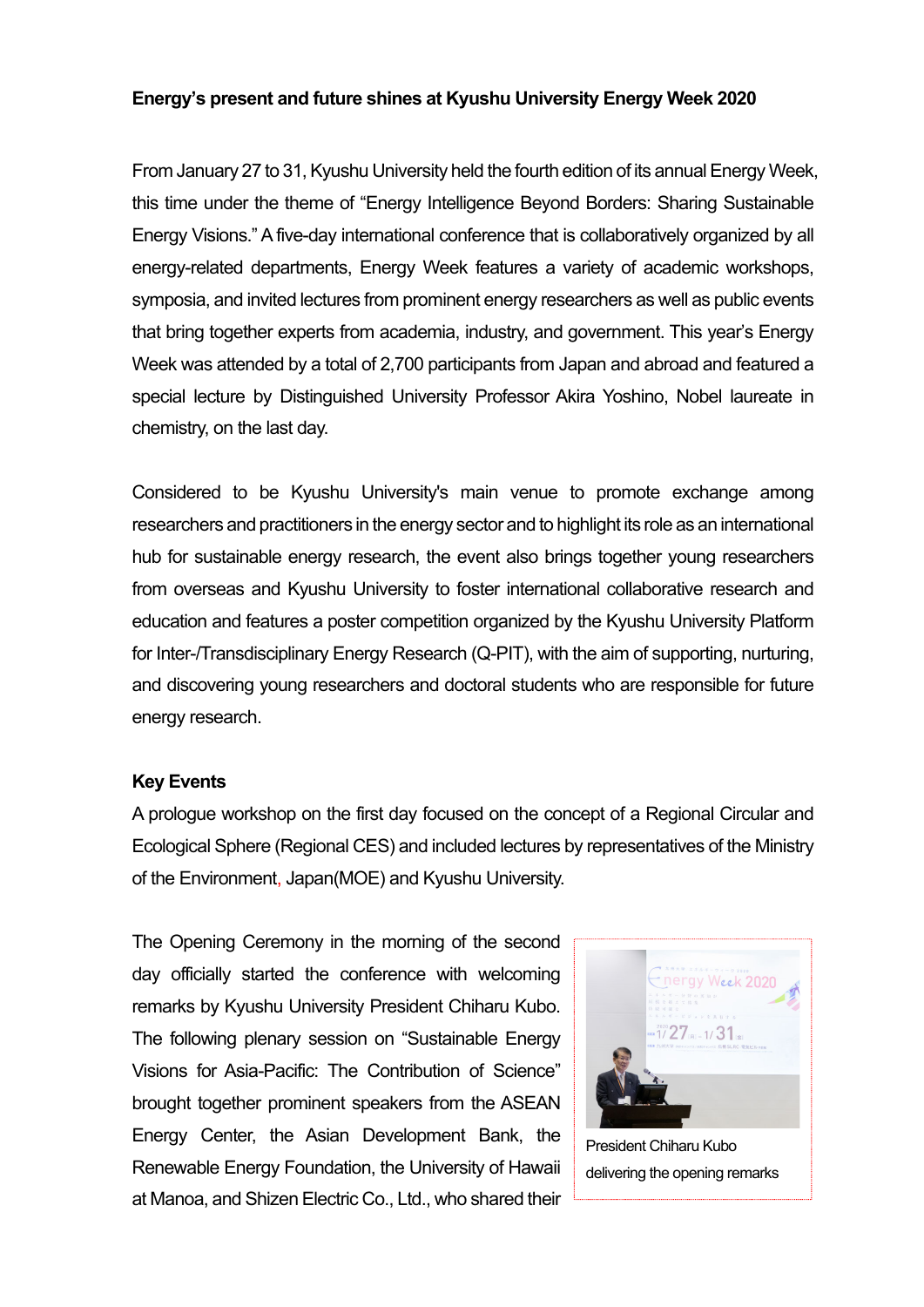perspectives of future sustainable energy development in the region. The invited lecturers also joined Kyushu University faculty members for lively discussion as part of a panel discussion.



Panel discussion

During the course of the day, the annual poster competition for young researchers was held. The President's Award was given to Ryo Sakamoto, Ph.D. student at Interdisciplinary Graduate School of Engineering Sciences. The Gold Prize for the Young Researchers / Doctoral Students Support Program was awarded to Tomoya Kageyama, Ph.D. student at the Graduate School of Information Science and Electrical Engineering.

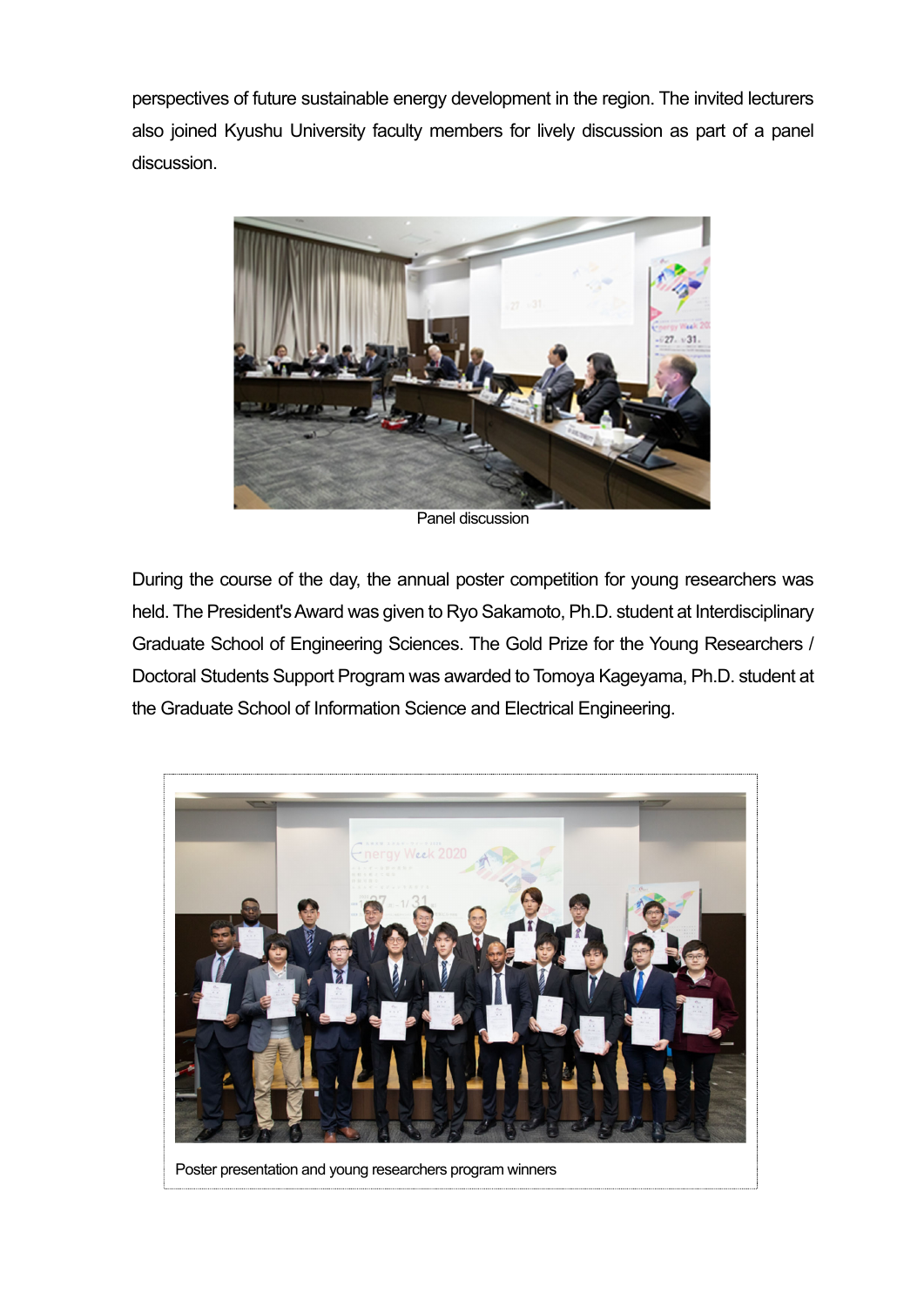The third day featured two workshops focusing on different aspects of sustainable energy development in Asia-Pacific. The first workshop, titled "Can Scientists Make a Difference? Exploring the Possibilities of Interdisciplinary Collaboration for Clean Energy Development," brought together experts from international organizations and university researchers to discuss potential avenues of future science-policy collaborations.

This was followed by the afternoon workshop called "Sustainable Energy Transitions in Asia," which presented energy-related research projects at Kyushu University and collaborating institutes. The event was kicked off by a keynote-lecture by Prof. Adrian Bejan (Duke University, USA) on constructal theory and its applications to sustainability and finished with a lively Q&A session with the audience.



## **Departments and Collaboration Partners**

- Ministry of Economy, Trade and Industry (METI) and Research Center for Hydrogen Industrial Use and Storage [Hydrogen Energy and Fuel Cell Forum in Kyushu & International Hydrogen Development Forum 2020]
- Research Center for Hydrogen Industrial Use and Storage & International Institute for Carbon-Neutral Energy Research [Joint Research Symposium]
- Research Center for Hydrogen Industrial Use and Storage, Kyushu University [Symposium]
- International Institute for Carbon-Neutral Energy Research [International Workshop]
- International Institute for Carbon-Neutral Energy Research & Institute of Mathematics